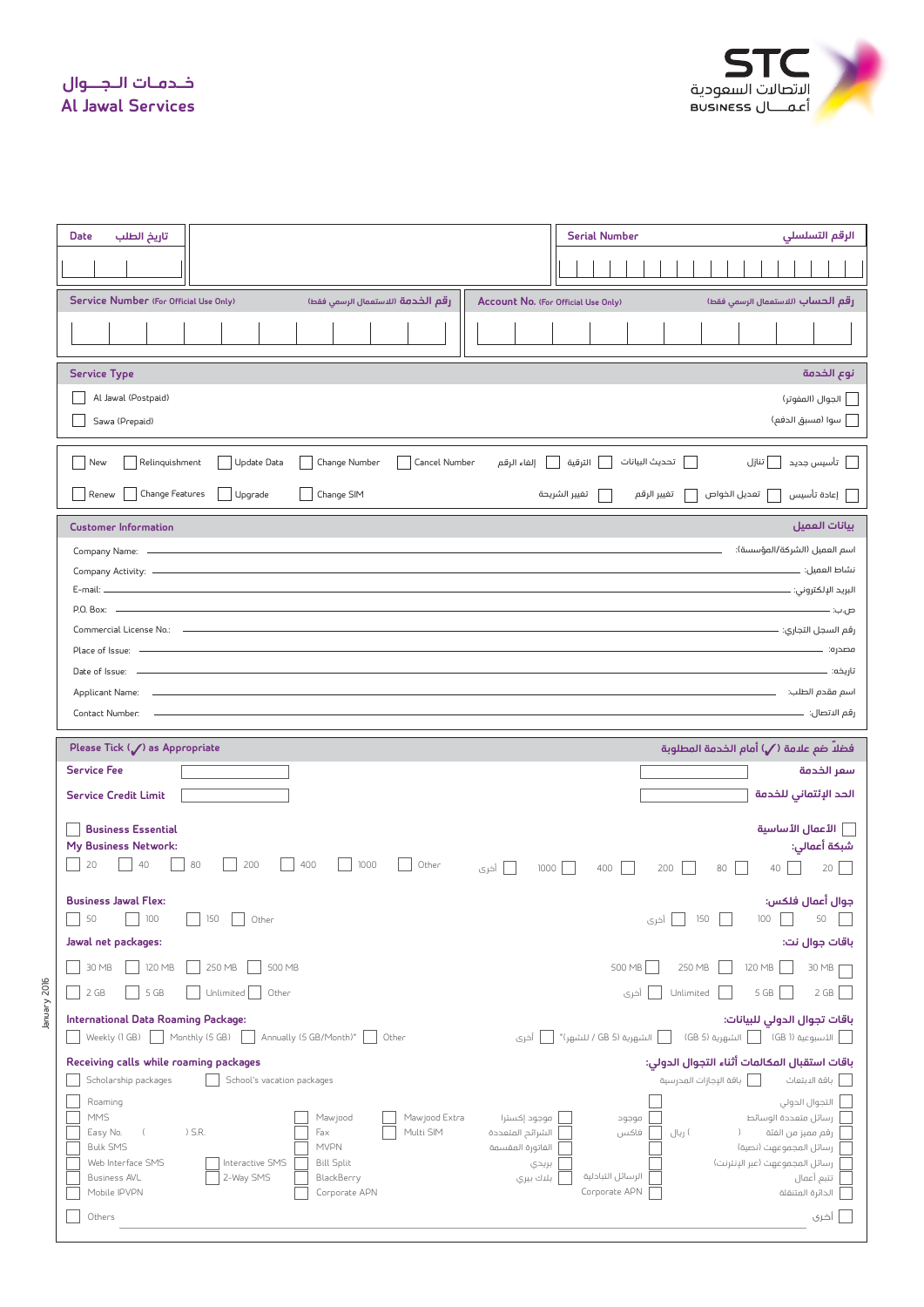| <b>Serial Number</b>                                                                                                                                                                                                                                 | <b>ALJAWAL Number</b>                                                                                                                                                                    | رقم الجوال         | الرقم التسلسلي |                                                  | <b>Serial Number</b> | <b>ALJAWAL Number</b> | رقم الجوال | الرقم التسلسلي |  |  |  |
|------------------------------------------------------------------------------------------------------------------------------------------------------------------------------------------------------------------------------------------------------|------------------------------------------------------------------------------------------------------------------------------------------------------------------------------------------|--------------------|----------------|--------------------------------------------------|----------------------|-----------------------|------------|----------------|--|--|--|
| 6                                                                                                                                                                                                                                                    |                                                                                                                                                                                          |                    | 6              |                                                  | $\mathbf{1}$         |                       |            | $\mathbf{1}$   |  |  |  |
| $7\overline{ }$                                                                                                                                                                                                                                      |                                                                                                                                                                                          |                    | $\overline{7}$ |                                                  | $\overline{2}$       |                       |            | $\overline{2}$ |  |  |  |
| 8                                                                                                                                                                                                                                                    |                                                                                                                                                                                          |                    | 8              |                                                  | 3                    |                       |            | 3              |  |  |  |
| 9                                                                                                                                                                                                                                                    |                                                                                                                                                                                          |                    | 9              |                                                  | $\overline{4}$       |                       |            | $\overline{4}$ |  |  |  |
| 10                                                                                                                                                                                                                                                   |                                                                                                                                                                                          |                    | 10             |                                                  | 5                    |                       |            | 5              |  |  |  |
| بيانات المتنازل إليه                                                                                                                                                                                                                                 |                                                                                                                                                                                          |                    |                |                                                  |                      |                       |            |                |  |  |  |
| التوقيم                                                                                                                                                                                                                                              |                                                                                                                                                                                          |                    |                | السجل التجارى<br>اسم العميل                      |                      |                       |            |                |  |  |  |
|                                                                                                                                                                                                                                                      | بالتوقيم على هذا الطلب أوافق على صحة المعلومات أعلاه وعلى كافة الشروط والأحكام المبينة<br>Signing this application constitutes agreement to the accuracy of the above<br>على ظهر النموذج |                    |                |                                                  |                      |                       |            |                |  |  |  |
| information and to the Terms and Conditions of the service<br><b>Official Seal</b><br>الختم الرسمي<br><b>Customer Approval</b>                                                                                                                       |                                                                                                                                                                                          |                    |                |                                                  |                      |                       |            | موافقة العميل  |  |  |  |
|                                                                                                                                                                                                                                                      |                                                                                                                                                                                          |                    |                |                                                  |                      |                       |            |                |  |  |  |
|                                                                                                                                                                                                                                                      |                                                                                                                                                                                          |                    |                |                                                  |                      |                       |            |                |  |  |  |
|                                                                                                                                                                                                                                                      |                                                                                                                                                                                          |                    |                |                                                  |                      |                       |            |                |  |  |  |
|                                                                                                                                                                                                                                                      |                                                                                                                                                                                          |                    |                |                                                  |                      |                       |            |                |  |  |  |
|                                                                                                                                                                                                                                                      | التوقيع: —                                                                                                                                                                               |                    |                |                                                  |                      |                       |            |                |  |  |  |
| العنوان البريدي<br><b>Postal Address</b>                                                                                                                                                                                                             |                                                                                                                                                                                          |                    |                | هواتف خاصة للاتصال بالعميل<br><b>Contact No.</b> |                      |                       |            |                |  |  |  |
|                                                                                                                                                                                                                                                      |                                                                                                                                                                                          |                    |                |                                                  |                      |                       |            |                |  |  |  |
|                                                                                                                                                                                                                                                      |                                                                                                                                                                                          |                    |                |                                                  |                      |                       |            |                |  |  |  |
| في حالة عدم وجود عنوان بريدي لن يتم إصدار فواتير ويمكن الحصول عليها من مكاتب خدمات العملاء.                                                                                                                                                          |                                                                                                                                                                                          |                    |                |                                                  |                      |                       |            |                |  |  |  |
| <b>Documents Required</b><br>المستندات المطلوبة                                                                                                                                                                                                      |                                                                                                                                                                                          |                    |                |                                                  |                      |                       |            |                |  |  |  |
| I.D (Iqama)/Family I.D + copy of it<br>صورة السجل التجاري + خطاب الشركة مصدق من الفرفة التجارية                                                                                                                                                      |                                                                                                                                                                                          |                    |                |                                                  |                      |                       |            |                |  |  |  |
| للاستعمال الرسمى فقط<br>For Official Use Only                                                                                                                                                                                                        |                                                                                                                                                                                          |                    |                |                                                  |                      |                       |            |                |  |  |  |
| تم التأكد من صحة البيانات وتعبئة الطلب بالكامل والاطلاع على أصل الهوية ومطابقتها<br>All supporting documents have been verified; the application form has been filled<br>completely; and original identification papers have been visually examined. |                                                                                                                                                                                          |                    |                |                                                  |                      |                       |            |                |  |  |  |
|                                                                                                                                                                                                                                                      |                                                                                                                                                                                          |                    |                |                                                  |                      |                       |            |                |  |  |  |
|                                                                                                                                                                                                                                                      |                                                                                                                                                                                          |                    |                |                                                  |                      |                       |            |                |  |  |  |
| Signature: __                                                                                                                                                                                                                                        |                                                                                                                                                                                          |                    |                |                                                  |                      |                       |            |                |  |  |  |
| Date:                                                                                                                                                                                                                                                | $1/14$ H                                                                                                                                                                                 | 14هـ<br>$\sqrt{2}$ | $\sqrt{2}$     | التاريخ:                                         |                      |                       |            |                |  |  |  |

For any Changes in the service, kindly visit any of the STC Business Sales Outlets or Contact the STC Sales person.

يف حال وجود أي تغيير يف الخدمة المقدمة، نرجو زيارة أقرب فرع STC أعمال أو الاتصال بمدير الحساب الخاص بكم.

For more information, please call 909 or visit us at: www.stc.com.sa :الإلكتروني موقعنا زيارة أو 909 ىلع الاتصال يرجى ،المعلومات من للمزيد